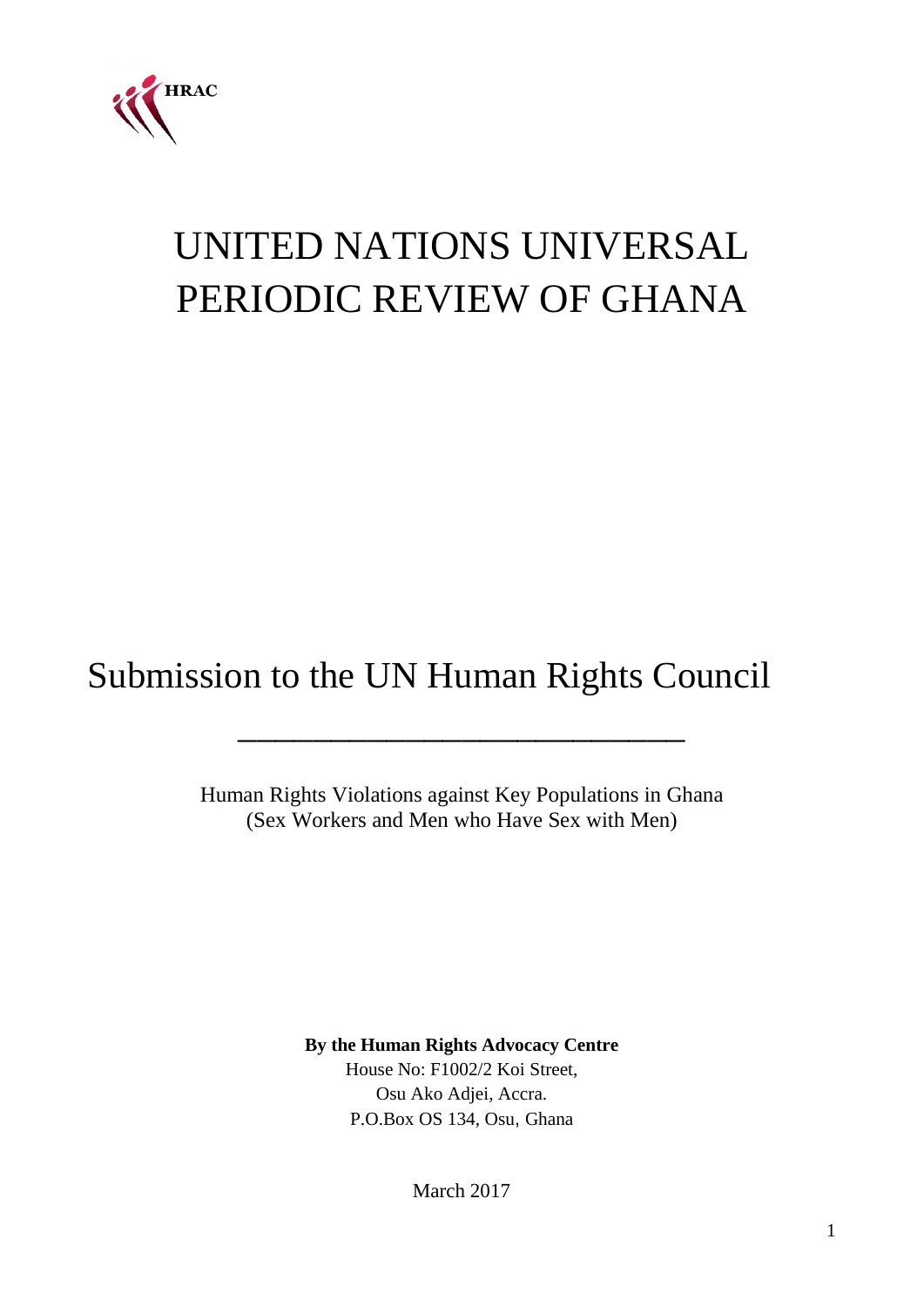

#### **I. INTRODUCTION**

This shadow report is submitted to the Human Rights Council ("Council") by the Human Rights Advocacy Centre ("HRAC"). The Human Rights Advocacy Centre is a non-profit, independent research and advocacy organization created to advance and protect human rightsin Ghana. Thisreport is a review of the human rights situation of key populations in Ghana from 2012-2016.

The purpose of this report is to direct the Council's attention to the serious and ongoing instances of structural, systemic, and interpersonal human rights violations against key populations in the Republic of Ghana. In this report, key populations refers to the bracket of sex works and men who have sex with men (MSM) vis a vis, their heightened risk to contracting HIV/AIDS. This report is pursuant to Human Rights Council resolution 5/1, reaffirmed in resolution 16/21.

This report will review violations of the key populations' human rights and will recommend actions that the Republic of Ghana should take in order to safeguard these rights once again.

#### **II. SEX WORKERS A. LAW AND POLICY**

Under Ghanaian law, it is illegal to engage in sex work. The Criminal Offenses Act of 1960 states in Section 274 that "Any person who- (a) knowingly lives wholly or in part on the earnings of prostitution; or (b) is proved to have, for the purposes of gain, exercised control, direction or influence over the movements of a prostitute in such manner as to aid, abet or compel the prostitution with any person or generally, shall be guilty of a misdemeanour."<sup>1</sup> Section 275 states that "Any person who in any public place or in sight of any public place persistently solicits or importunes- (a) to obtain clients for any prostitute; or (b) for any other immoral purpose, shall be guilty of a misdemeanour."<sup>2</sup> Section 276 states that "(1) Any person who persistently solicits or importunes in any public place or in sight of any public place for the purpose of prostitution shall be liable for a first offence to a fine not exceeding '500,000 [cedis]' and for a second or subsequent offence shall be guilty of a misdemeanour."<sup>3</sup> In light of this criminal provision, no specific national policy has been adopted to target sex workers and their health-right related needs.

### **B. CURRENT SITUATION**

While the criminality is consistent among the different actors in sex work, sex workers themselves are at much greater personal and legal risk. Some men engage in sex work, but a vast majority of the research is done on female sex workers (FSWs), who are more visible.

Sex workers are generally in their late 20s, and some research shows that they report being initiated into sex work in their early 20s,<sup>4</sup> although there are also reports that a significant percentage begin sex work "between ages 12 and 14," with many starting as early as age 12.<sup>5</sup> They entered sex work

1 <sup>1</sup> Ghana Legal, [http://laws.ghanalegal.com/acts/id/19/section/274/Persons\\_Trading\\_In\\_Prostitution](http://laws.ghanalegal.com/acts/id/19/section/274/Persons_Trading_In_Prostitution) <sup>2</sup> Ghana Legal,

[Ghana-Research-HIV-Vulnerability-Among-Female-Sex-Workers.pdf](https://www.iom.int/sites/default/files/country/docs/ghana/IOM-Ghana-Research-HIV-Vulnerability-Among-Female-Sex-Workers.pdf) (2013)

[http://laws.ghanalegal.com/acts/id/19/section/275/Soliciting\\_Or\\_Importuning\\_For\\_Immoral\\_Purposes](http://laws.ghanalegal.com/acts/id/19/section/275/Soliciting_Or_Importuning_For_Immoral_Purposes)

<sup>&</sup>lt;sup>3</sup> Ghana Legal, [http://laws.ghanalegal.com/acts/id/19/section/276/Soliciting\\_Or\\_Importuning\\_By\\_Prostitute](http://laws.ghanalegal.com/acts/id/19/section/276/Soliciting_Or_Importuning_By_Prostitute) <sup>4</sup> International Organization for Migration, [https://www.iom.int/sites/default/files/country/docs/ghana/IOM-](https://www.iom.int/sites/default/files/country/docs/ghana/IOM-Ghana-Research-HIV-Vulnerability-Among-Female-Sex-Workers.pdf)

<sup>5</sup> Boston University, [https://www.bu.edu/cghd/files/2013/02/Young-female-Sex-Workers-final-report-July-](https://www.bu.edu/cghd/files/2013/02/Young-female-Sex-Workers-final-report-July-2012.pdf)[2012.pdf](https://www.bu.edu/cghd/files/2013/02/Young-female-Sex-Workers-final-report-July-2012.pdf) (2012)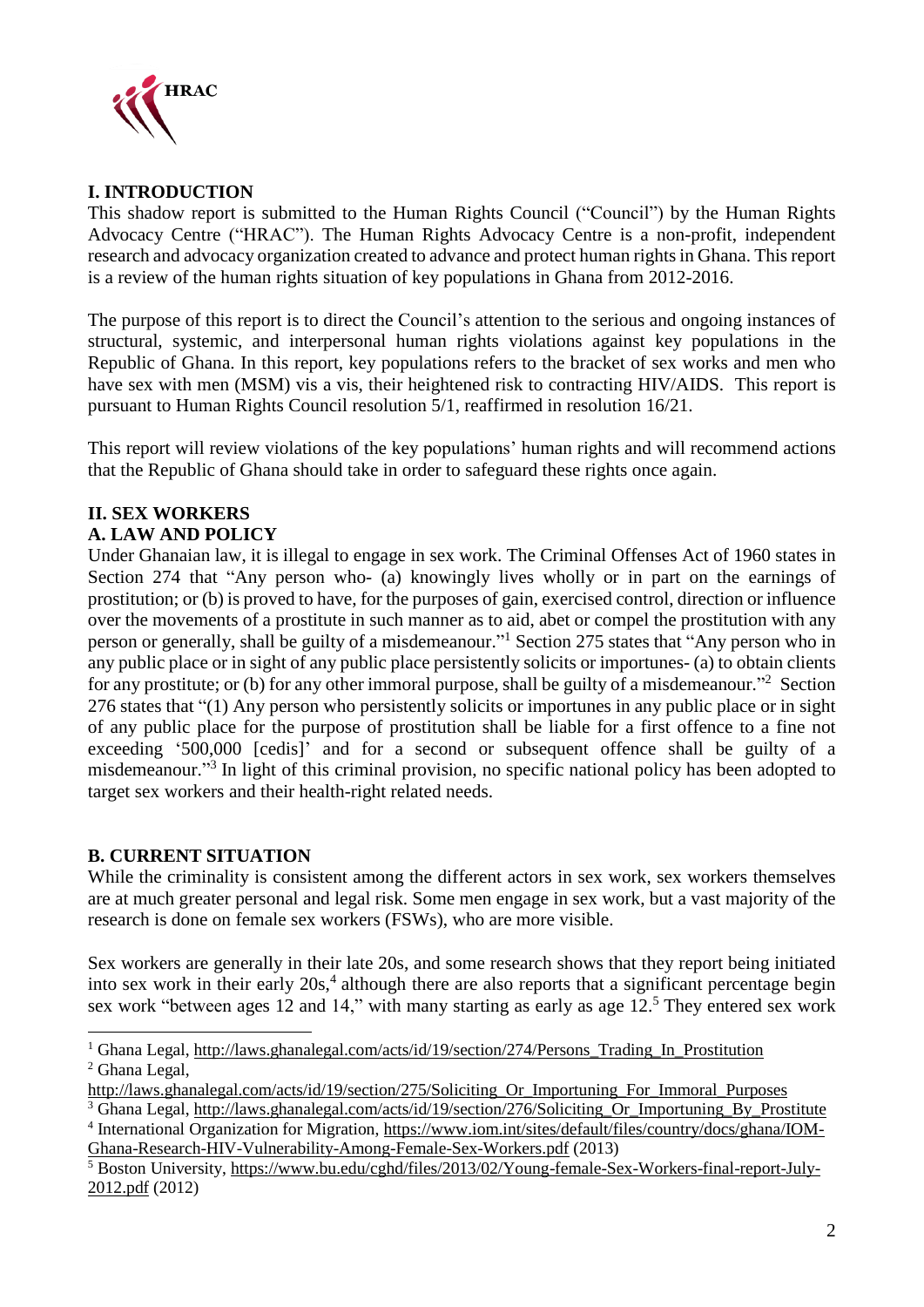

<u>.</u>

"due to poverty" and continue in this work "due to economic hardship."<sup>6</sup> A study done by the International Organization for Migration (IOM) shows that as high as 75% of sex workers "were introduced to sex work by friends."<sup>7</sup>

Sex workers generally feel they have "little control" over their "entry into sex work."<sup>8</sup> A study at Boston University (BU) analyzed "push/pull factors" which cause young women to begin sex work, and found common themes. As push factors, they noted "familial poverty, leaving school, and inherited sex work."<sup>9</sup> Pull factors included friends already in sex work, "financial need, and lure of economic opportunity."<sup>10</sup> Respondents to the study consistently reported "having no option."<sup>11</sup> Almost all said they would leave sex work if given the opportunity, and the top reason for staying was "the unavailability of better paying work or another form of financial support."<sup>12</sup> Other research, like the IOM study, supports this claim— the IOM questioners asked the respondents if they intended to stop sex work, and a staggering "91% said yes, however, 83% of those [them] cited the need for financial assistance to quit sex work."<sup>13</sup>

Financial burdens go beyond the sex workers supporting themselves— research findings reveal that many sex workers have a child or multiple children, and which is "bringing additional responsibilities on them in terms of catering for their children and themselves."<sup>14</sup> This finding confirms the 2009 UNAIDS report that a majority of sex workers are "expected to contribute to family income or are commonly the sole supporters of their family."<sup>15</sup> The income level varies based on location. However, sex workers who are mobile (called "roamers") have more control over their income than sex workers who remain in one place (called "seaters"). Even for sex workers who remain in one place, there is often an initial move. "Sex workers migrate from rural areas or small towns to an urban setting, either because they were procured by brothels or pimps or as job seekers."<sup>16</sup>

Since sex work is both illegal and morally condemned in Ghana, nearly all sex workers try to keep their work secret from their families and communities. Migrant sex workers are "mostly concerned

<sup>&</sup>lt;sup>6</sup> International Organization for Migration, [https://www.iom.int/sites/default/files/country/docs/ghana/IOM-](https://www.iom.int/sites/default/files/country/docs/ghana/IOM-Ghana-Research-HIV-Vulnerability-Among-Female-Sex-Workers.pdf)[Ghana-Research-HIV-Vulnerability-Among-Female-Sex-Workers.pdf](https://www.iom.int/sites/default/files/country/docs/ghana/IOM-Ghana-Research-HIV-Vulnerability-Among-Female-Sex-Workers.pdf) (2013)

<sup>7</sup> International Organization for Migration, [https://www.iom.int/sites/default/files/country/docs/ghana/IOM-](https://www.iom.int/sites/default/files/country/docs/ghana/IOM-Ghana-Research-HIV-Vulnerability-Among-Female-Sex-Workers.pdf)[Ghana-Research-HIV-Vulnerability-Among-Female-Sex-Workers.pdf](https://www.iom.int/sites/default/files/country/docs/ghana/IOM-Ghana-Research-HIV-Vulnerability-Among-Female-Sex-Workers.pdf) (2013)

<sup>8</sup> Boston University, [https://www.bu.edu/cghd/files/2013/02/Young-female-Sex-Workers-final-report-July-](https://www.bu.edu/cghd/files/2013/02/Young-female-Sex-Workers-final-report-July-2012.pdf)[2012.pdf](https://www.bu.edu/cghd/files/2013/02/Young-female-Sex-Workers-final-report-July-2012.pdf) (2012)

<sup>9</sup> Boston University, [https://www.bu.edu/cghd/files/2013/02/Young-female-Sex-Workers-final-report-July-](https://www.bu.edu/cghd/files/2013/02/Young-female-Sex-Workers-final-report-July-2012.pdf)[2012.pdf](https://www.bu.edu/cghd/files/2013/02/Young-female-Sex-Workers-final-report-July-2012.pdf) (2012)

<sup>&</sup>lt;sup>10</sup> Boston University, https://ww<u>w.bu.edu/cghd/files/2013/02/Young-female-Sex-Workers-final-report-July-</u> [2012.pdf](https://www.bu.edu/cghd/files/2013/02/Young-female-Sex-Workers-final-report-July-2012.pdf) (2012)

<sup>11</sup> Boston University, [https://www.bu.edu/cghd/files/2013/02/Young-female-Sex-Workers-final-report-July-](https://www.bu.edu/cghd/files/2013/02/Young-female-Sex-Workers-final-report-July-2012.pdf)[2012.pdf](https://www.bu.edu/cghd/files/2013/02/Young-female-Sex-Workers-final-report-July-2012.pdf) (2012)

<sup>&</sup>lt;sup>12</sup> Boston University, [https://www.bu.edu/cghd/files/2013/02/Young-female-Sex-Workers-final-report-July-](https://www.bu.edu/cghd/files/2013/02/Young-female-Sex-Workers-final-report-July-2012.pdf)[2012.pdf](https://www.bu.edu/cghd/files/2013/02/Young-female-Sex-Workers-final-report-July-2012.pdf) (2012)

<sup>&</sup>lt;sup>13</sup> International Organization for Migration, [https://www.iom.int/sites/default/files/country/docs/ghana/IOM-](https://www.iom.int/sites/default/files/country/docs/ghana/IOM-Ghana-Research-HIV-Vulnerability-Among-Female-Sex-Workers.pdf)[Ghana-Research-HIV-Vulnerability-Among-Female-Sex-Workers.pdf](https://www.iom.int/sites/default/files/country/docs/ghana/IOM-Ghana-Research-HIV-Vulnerability-Among-Female-Sex-Workers.pdf) (2013)

<sup>&</sup>lt;sup>14</sup> Kwame Nkrumah University of Science and Technology, <http://ir.knust.edu.gh/bitstream/123456789/9026/1/BRIGHT%20OWUSU%20ANSAH.pdf> (2015)

<sup>&</sup>lt;sup>15</sup> Kwame Nkrumah University of Science and Technology,

<http://ir.knust.edu.gh/bitstream/123456789/9026/1/BRIGHT%20OWUSU%20ANSAH.pdf> (2015) <sup>16</sup> Kwame Nkrumah University of Science and Technology,

<http://ir.knust.edu.gh/bitstream/123456789/9026/1/BRIGHT%20OWUSU%20ANSAH.pdf> (2015)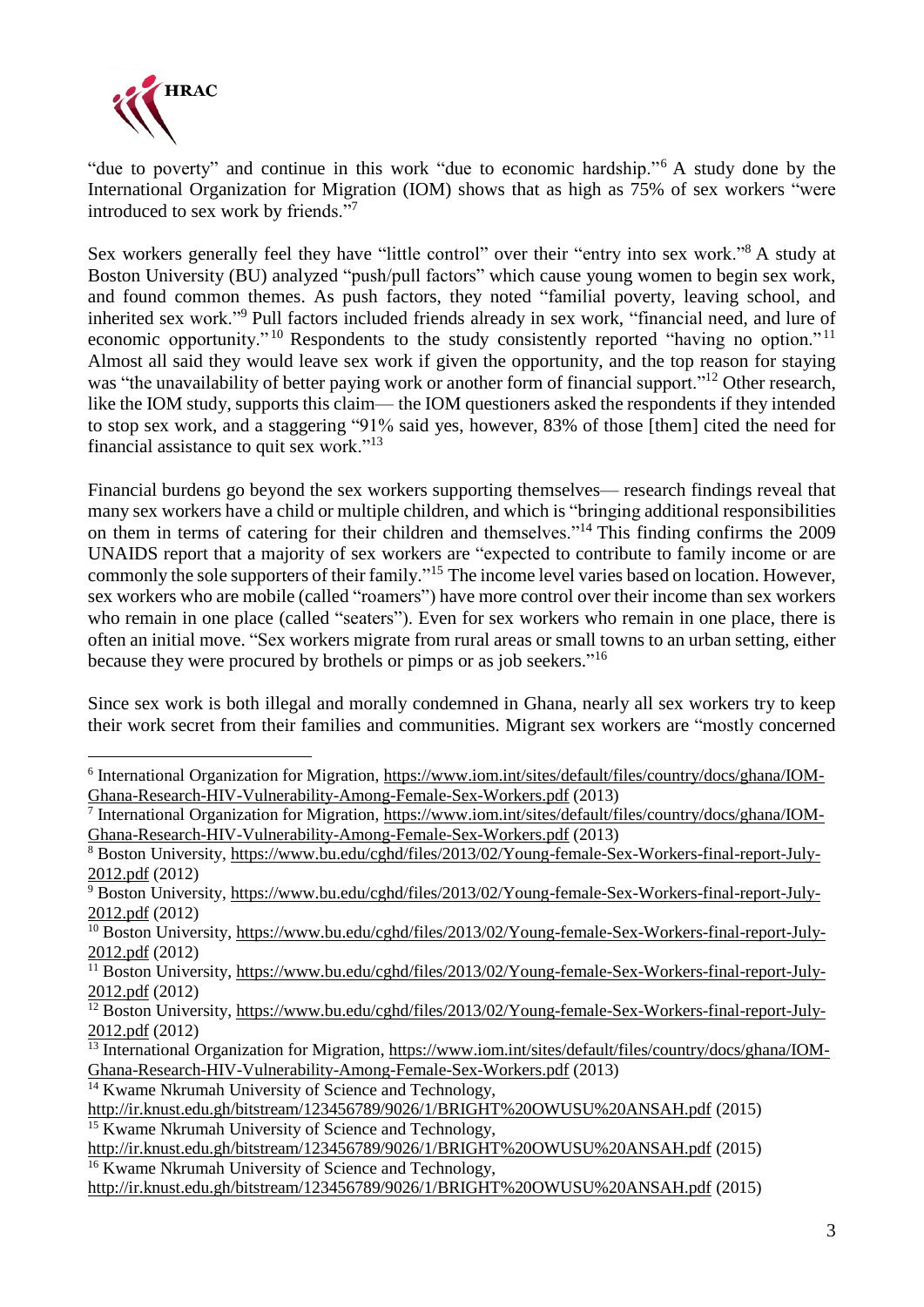

about their friends and family members knowing about their work, and the shame this would bring."<sup>17</sup> In addition, the sex workers must maintain "constant vigilance... for fear of exposure, [which] greatly limits [their] social activities."<sup>18</sup>

Their fear and anxiety are not unfounded— sex workers experience extreme violence from their clients, the public, and the police. They operate under a continually "potentially violent environment" and are "predisposed to dangers as all sorts of clients including those with dubious and criminal characters visit them and there are no proven security mechanisms in place to screen these clients."<sup>19</sup> This violence can take many forms, including "beating, pushing, tearing of dresses, non-usage of condoms during sex and stealing of [their] money and items." $^{20}$  This is mostly perpetrated by sex workers' male clients, who "see [sex workers] as vulnerable and weak and could therefore not defend themselves."<sup>21</sup> Sex workers who work on the street are "more vulnerable to victimisation and abuse." 22

Sex workers are also at great and heightened risk for contracting HIV. The Ghana AIDS Commission reported that "11% out of 52,000 female sex workers (FSWs) in Ghana are living with HIV."<sup>23</sup> UNFPA Ghana reported that while "Ghana's HIV prevalence among the general population is 1.5%," the prevalence among Ghanaian sex workers is 11.1%.<sup>24</sup> Reports have also found that roamers are more vulnerable to contracting HIV than seaters due to the formers' "frequent movements, concurrent multiple non-paying partnerships and not always having condoms while at work."<sup>25</sup> The prevalence of HIV among sex workers can also be broken down by region, as the Ghana AIDS Commission did, finding that the "Eastern Region has the highest prevalence of 3.6 % followed by Great Accra (3.5%), Ashanti (2.6%), Volta (2.5%), Western (2.4%), Upper Blaster (2.1%), Brong Ahafo (2.0%), Central  $(1.9)$ , Upper West and Northern  $(0.9)$ ."<sup>26</sup>

The danger of sex workers contracting HIV is more extreme when they have sex without a condom. A major barrier in reaching 100% condom usage by sex workers with clients and non-paying partners

<sup>21</sup> University of Ghana,

<u>.</u>

 $22$  Kwame Nkrumah University of Science and Technology,

<http://ir.knust.edu.gh/bitstream/123456789/9026/1/BRIGHT%20OWUSU%20ANSAH.pdf> (2015)

<sup>&</sup>lt;sup>17</sup> Kwame Nkrumah University of Science and Technology,

<http://ir.knust.edu.gh/bitstream/123456789/9026/1/BRIGHT%20OWUSU%20ANSAH.pdf> (2015) <sup>18</sup> Kwame Nkrumah University of Science and Technology,

<http://ir.knust.edu.gh/bitstream/123456789/9026/1/BRIGHT%20OWUSU%20ANSAH.pdf> (2015)  $19$  Kwame Nkrumah University of Science and Technology,

<http://ir.knust.edu.gh/bitstream/123456789/9026/1/BRIGHT%20OWUSU%20ANSAH.pdf> (2015)  $20$  University of Ghana,

[http://ugspace.ug.edu.gh/bitstream/123456789/8425/1/Ama%20Serwaa%20F.%20Asamoah\\_%20%20Gende](http://ugspace.ug.edu.gh/bitstream/123456789/8425/1/Ama%20Serwaa%20F.%20Asamoah_%20%20Gender%20Based%20Violence%20Awareness%20Creation%20Among%20Sex%20Workers%20in%20Accra%20A%20Case%20Study%20of%20the%20Sharper%20Initiative_2015.pdf) [r%20Based%20Violence%20Awareness%20Creation%20Among%20Sex%20Workers%20in%20Accra%20](http://ugspace.ug.edu.gh/bitstream/123456789/8425/1/Ama%20Serwaa%20F.%20Asamoah_%20%20Gender%20Based%20Violence%20Awareness%20Creation%20Among%20Sex%20Workers%20in%20Accra%20A%20Case%20Study%20of%20the%20Sharper%20Initiative_2015.pdf) [A%20Case%20Study%20of%20the%20Sharper%20Initiative\\_2015.pdf](http://ugspace.ug.edu.gh/bitstream/123456789/8425/1/Ama%20Serwaa%20F.%20Asamoah_%20%20Gender%20Based%20Violence%20Awareness%20Creation%20Among%20Sex%20Workers%20in%20Accra%20A%20Case%20Study%20of%20the%20Sharper%20Initiative_2015.pdf) (2015)

[http://ugspace.ug.edu.gh/bitstream/123456789/8425/1/Ama%20Serwaa%20F.%20Asamoah\\_%20%20Gende](http://ugspace.ug.edu.gh/bitstream/123456789/8425/1/Ama%20Serwaa%20F.%20Asamoah_%20%20Gender%20Based%20Violence%20Awareness%20Creation%20Among%20Sex%20Workers%20in%20Accra%20A%20Case%20Study%20of%20the%20Sharper%20Initiative_2015.pdf) [r%20Based%20Violence%20Awareness%20Creation%20Among%20Sex%20Workers%20in%20Accra%20](http://ugspace.ug.edu.gh/bitstream/123456789/8425/1/Ama%20Serwaa%20F.%20Asamoah_%20%20Gender%20Based%20Violence%20Awareness%20Creation%20Among%20Sex%20Workers%20in%20Accra%20A%20Case%20Study%20of%20the%20Sharper%20Initiative_2015.pdf) [A%20Case%20Study%20of%20the%20Sharper%20Initiative\\_2015.pdf](http://ugspace.ug.edu.gh/bitstream/123456789/8425/1/Ama%20Serwaa%20F.%20Asamoah_%20%20Gender%20Based%20Violence%20Awareness%20Creation%20Among%20Sex%20Workers%20in%20Accra%20A%20Case%20Study%20of%20the%20Sharper%20Initiative_2015.pdf) (2015)

<sup>&</sup>lt;sup>23</sup> Ghana AIDS Commission, <http://www.ghanaids.gov.gh/gac1/pubs/2014%20STATUS%20REPORT.pdf> (2014)

<sup>24</sup> UNFPA Ghana, <http://unfpaghana.org/assets/user/file/PosterPresentation21-07-12.pdf> (2012)

<sup>25</sup> Newstime Africa, <http://www.newstimeafrica.com/archives/31586>

<sup>&</sup>lt;sup>26</sup> Ghana AIDS Commission, <http://www.ghanaids.gov.gh/gac1/pubs/2014%20STATUS%20REPORT.pdf> (2014)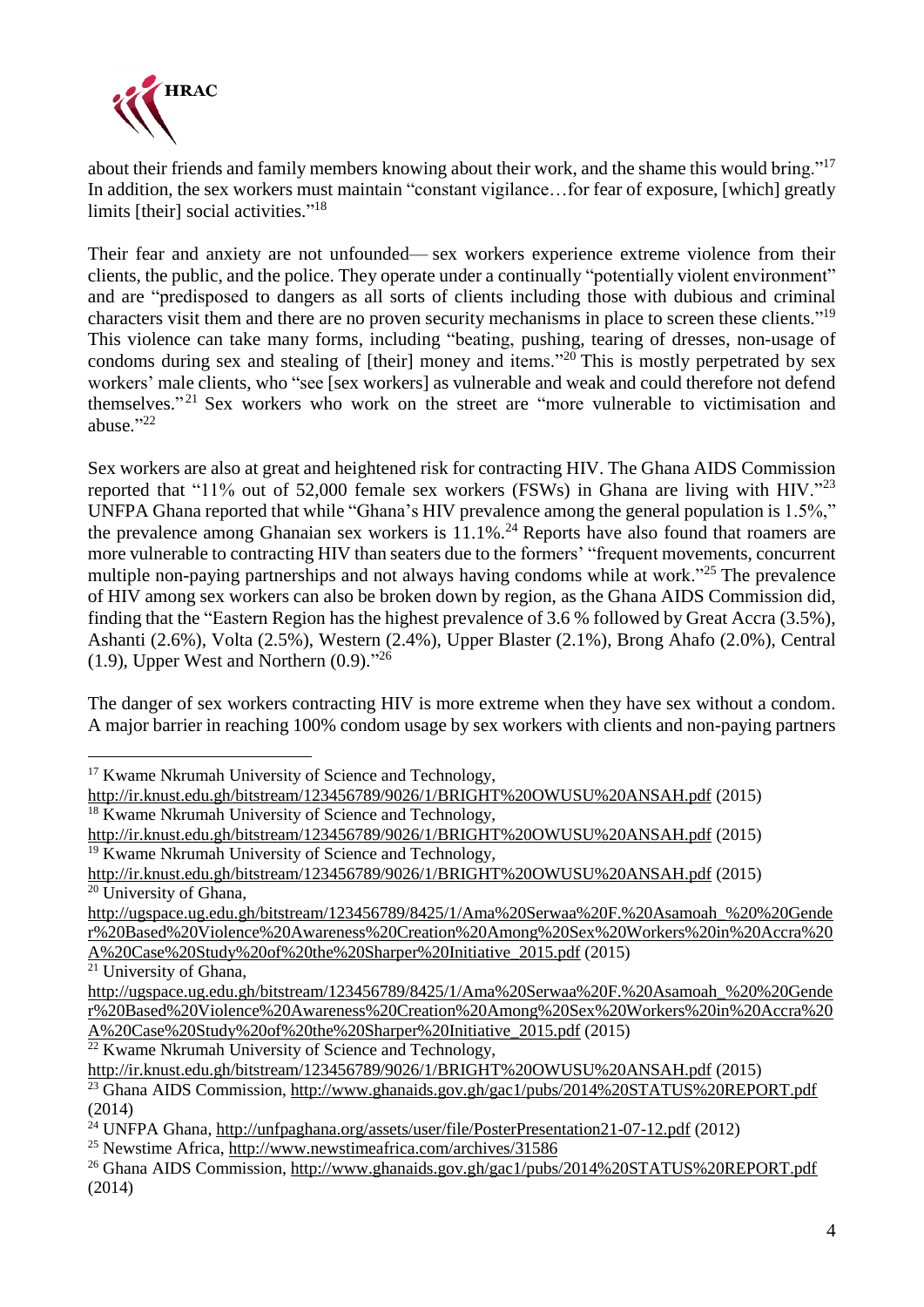

is the fact that "clients believe that they still have the ultimate decision on the use of condoms," and "negotiating for condom use most often becomes violent," making the situation more dangerous for sex workers.<sup>27</sup>

In addition, legal aid to sex work is limited in the event of abuse. Due to the criminalization of sex work, sex workers are unwilling to access legal redress when they suffer abuses. . The HRAC is response to this provides legal remedies to sex workers through its human rights clinic. It provides remedies in the form of legal counselling and police follows –ups in cases such as domestic violence against sex workers.

#### **C. RECOMMENDATIONS**

In light of the above, the HRAC recommends that the Government of Ghana should;

- Address unfair legal and personal punishment of sex workers versus the punishment of clients, and institute legal protection for sex workers against the violence and threats of violence to which they are subjected.
- Support programs which help sex workers find alternative sources of income for sex workers as well as provide services to the children of sex workers.<sup>28</sup>
- Foster "empowerment and social development" through psycho-social support as well as peer support.<sup>29</sup>
- Improve health service delivery to target sex workers and their non-paying partners in regards to HIV and other health problems.
- Take steps to ensure that their health services for sex workers are "accurate and nonjudgmental," so as not to discourage sex workers from access health care.<sup>30</sup>

#### **III. MEN WHO HAVE SEX WITH MEN (MSM)**

#### **A. LAW AND POLICY**

According to Ghanaian law (Criminal Offenses Act of 1960, Act 29 Section 104), the act of "unnatural carnal knowledge" is illegal, which is defined as "sexual intercourse with a person in an unnatural manner or with an animal."<sup>31</sup> If the individuals involved are under the age of 16, it is considered a felony offense, and if the individuals are over the age of 16, it is considered a misdemeanor.<sup>32</sup> While the law does not expressly prohibit men from having sex with men, this law

<u>.</u>

<sup>27</sup> University of Ghana,

[http://ugspace.ug.edu.gh/bitstream/123456789/8425/1/Ama%20Serwaa%20F.%20Asamoah\\_%20%20Gende](http://ugspace.ug.edu.gh/bitstream/123456789/8425/1/Ama%20Serwaa%20F.%20Asamoah_%20%20Gender%20Based%20Violence%20Awareness%20Creation%20Among%20Sex%20Workers%20in%20Accra%20A%20Case%20Study%20of%20the%20Sharper%20Initiative_2015.pdf) [r%20Based%20Violence%20Awareness%20Creation%20Among%20Sex%20Workers%20in%20Accra%20](http://ugspace.ug.edu.gh/bitstream/123456789/8425/1/Ama%20Serwaa%20F.%20Asamoah_%20%20Gender%20Based%20Violence%20Awareness%20Creation%20Among%20Sex%20Workers%20in%20Accra%20A%20Case%20Study%20of%20the%20Sharper%20Initiative_2015.pdf) [A%20Case%20Study%20of%20the%20Sharper%20Initiative\\_2015.pdf](http://ugspace.ug.edu.gh/bitstream/123456789/8425/1/Ama%20Serwaa%20F.%20Asamoah_%20%20Gender%20Based%20Violence%20Awareness%20Creation%20Among%20Sex%20Workers%20in%20Accra%20A%20Case%20Study%20of%20the%20Sharper%20Initiative_2015.pdf) (2015)

<sup>&</sup>lt;sup>28</sup> USAID, [http://pdf.usaid.gov/pdf\\_docs/pnaed197.pdf](http://pdf.usaid.gov/pdf_docs/pnaed197.pdf) (2011)

<sup>29</sup> USAID, [http://pdf.usaid.gov/pdf\\_docs/pnaed197.pdf](http://pdf.usaid.gov/pdf_docs/pnaed197.pdf) (2011)

 $30$  USAID, [http://pdf.usaid.gov/pdf\\_docs/pnaed197.pdf](http://pdf.usaid.gov/pdf_docs/pnaed197.pdf) (2011)

<sup>31</sup> Ghana Legal, [http://laws.ghanalegal.com/acts/id/19/section/104/Unnatural\\_Carnal\\_Knowledge](http://laws.ghanalegal.com/acts/id/19/section/104/Unnatural_Carnal_Knowledge)

<sup>32</sup> Ghana Legal, [http://laws.ghanalegal.com/acts/id/19/section/104/Unnatural\\_Carnal\\_Knowledge](http://laws.ghanalegal.com/acts/id/19/section/104/Unnatural_Carnal_Knowledge)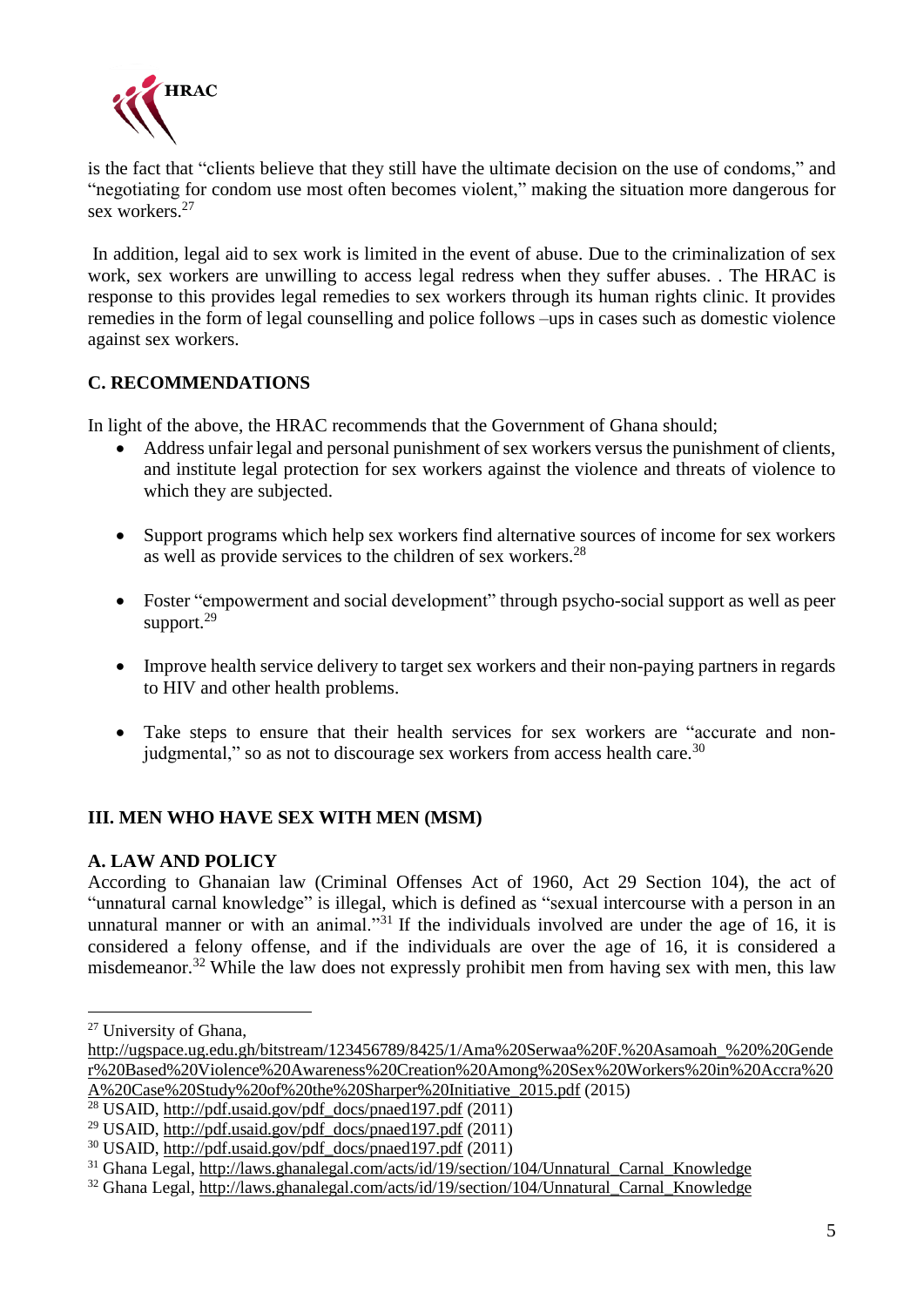

"is often interpreted as being the particular piece of legislation that criminalizes homosexual behaviour."<sup>33</sup> The 1992 Constitution "prohibits discrimination in employment or occupation on grounds of gender, race, color, ethnic origin, religion, political opinion, social or economic status, or disability," but notably, "the law does not prohibit discrimination on the grounds of age, language, sexual orientation and/or gender identity, HIV-positive status, or having other communicable diseases."34

### **B. CURRENT SITUATION**

Because of the extreme prejudice and discrimination they face, men who have sex with men (MSM) are often not vocal about their status, so it is difficult to get exact statistics on the number of MSM in Ghana. However, it is estimated that there are about 30,000 MSM in Ghana.<sup>35</sup> Men have sex with men in Ghana for two primary reasons: for pleasure, and for money.

It is estimated that the "prevalence of HIV among [MSM] in Ghana is more than 15 times greater than the prevalence of HIV among adult males in the general population,"<sup>36</sup> and the Ghana AIDS Commission anticipates that the HIV population "will rise slowly due to increased survival on ART [Anti-Retroviral Therapy] as prevalence decreases."<sup>37</sup> The 2011 Ghana Men's Study revealed "a high prevalence of HIV (17.5%) among MSM at five sites in Ghana, with the highest rates in Greater Accra (34.4%) and the Ashanti region (13.6%)," and another study found that the prevalence of HIV was "higher among older MSM (>35 years) and those with higher levels of income."<sup>38</sup>

Access to healthcare for MSM is limited. "Less than half (44.8%) of…MSM population had accessed HIV-prevention services in the previous year."<sup>39</sup> A strong deterrent for MSM from receiving healthcare is the "fear of being stigmatized," which "discourage[d] persons from being tested for HIV infection and those who tested positive from seeking timely care."<sup>40</sup> Because MSM are considered criminals, they do not feel safe getting tested for STIs, and some men have died from treatable STIs because they were "too embarrassed to see a doctor."<sup>41</sup> The Commission on Human Rights and Administrative Justice (CHRAJ) and some NGOs have set up and supported centers which provide free HIV testing as well as legal redress for MSMs who suffer abuses. However, "high patient volume and the physical layout of many clinics often made it difficult for the centers to respect confidentiality."<sup>42</sup> as well as to make referrals for legal redress.

<sup>38</sup> Digital Culture and Education,

1

<sup>&</sup>lt;sup>33</sup> International Refugee Rights Initiative, <http://www.frlan.org/ghana-lgbti-resources>

<sup>34</sup> US State Department, <https://www.state.gov/documents/organization/252899.pdf> (2015) <sup>35</sup> Digital Culture and Education,

[http://www.digitalcultureandeducation.com/uncategorized/green\\_et\\_al\\_html/](http://www.digitalcultureandeducation.com/uncategorized/green_et_al_html/) (2014) <sup>36</sup> Digital Culture and Education,

[http://www.digitalcultureandeducation.com/uncategorized/green\\_et\\_al\\_html/](http://www.digitalcultureandeducation.com/uncategorized/green_et_al_html/) (2014)

<sup>37</sup> Ghana AIDS Commission, <http://www.ghanaids.gov.gh/gac1/pubs/2014%20STATUS%20REPORT.pdf> (2014)

[http://www.digitalcultureandeducation.com/uncategorized/green\\_et\\_al\\_html/](http://www.digitalcultureandeducation.com/uncategorized/green_et_al_html/) (2014)

<sup>&</sup>lt;sup>39</sup> Boston University, [http://www.bu.edu/cghd/files/2013/10/Ghana-brief\\_MSM-2\\_Sept-4\\_Final.pdf](http://www.bu.edu/cghd/files/2013/10/Ghana-brief_MSM-2_Sept-4_Final.pdf) (2013)

<sup>40</sup> US State Department, <https://www.state.gov/documents/organization/252899.pdf> (2015)

<sup>41</sup> [http://www.ghanaweb.com/GhanaHomePage/NewsArchive/Homosexuality-In-Ghana-The-Statistics-](http://www.ghanaweb.com/GhanaHomePage/NewsArchive/Homosexuality-In-Ghana-The-Statistics-60421)[60421](http://www.ghanaweb.com/GhanaHomePage/NewsArchive/Homosexuality-In-Ghana-The-Statistics-60421)

 $\frac{42}{12}$  US State Department, <https://www.state.gov/documents/organization/252899.pdf> (2015)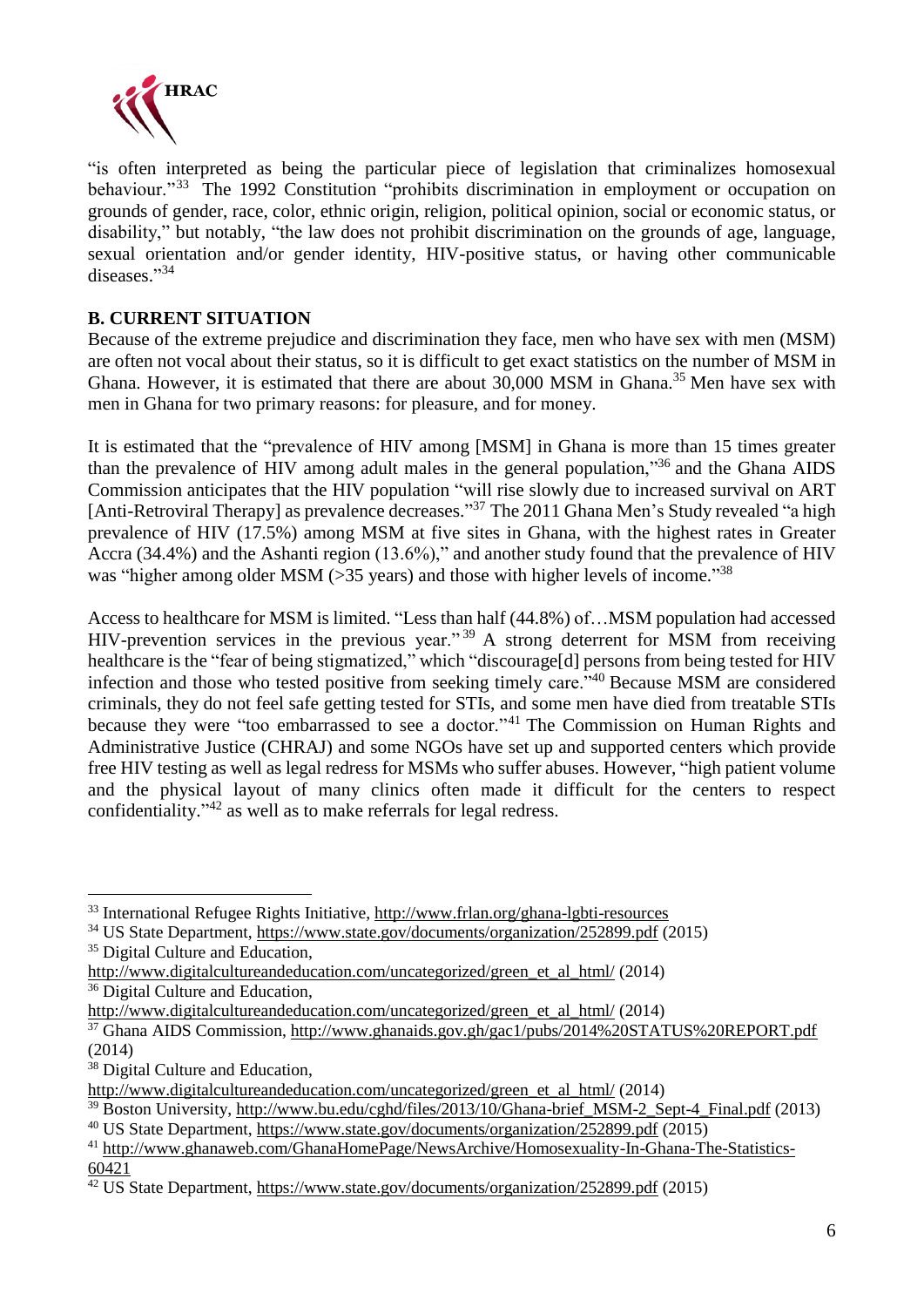

1

The Ghana AIDS Commission reports that only "sixty percent of [MSM] use condoms,"<sup>43</sup> and in a BU study, "fifty percent of all participants reported using condoms inconsistently or not at all."<sup>44</sup> The respondents gave various reasons for not using condoms, including "reduced sexual pleasure," as well as the rationale that "condoms were not needed during sex with trusted, long-term partners," which suggests a "less than perfect understanding of HIV risk."<sup>45</sup>

There are countless reports of violence against MSM, including incidents of physical and verbal assaults. For example, the NGO African Men for Sexual Health and Rights reported that a group of boys in Accra "violently attacked numerous people in the rented apartment in that neighborhood, due to the sexual orientation of the victims."<sup>46</sup> These incidents are far too common, and are fueled by the public figures denouncing homosexuality. Public denunciation is quite common against MSM, as "prominent figures in the media, religious community, and civil society have demanded more robust enforcement of laws in Ghana's criminal code prohibiting homosexuality."<sup>47</sup>

These incidents of violence and persecution have combined to create to a climate of fear for MSM in some parts of Ghana. Some claim that the state of fear is so extreme that it is itself a "form of violence."<sup>48</sup> Suicide is common, though the exact statistics are unclear. MSM are often in denial about their desire, and go out of their way not to have gay associations, which contributes to the continued state of silence and fear for MSM.<sup>49</sup> Additionally, MSM are more likely to be dependent or addicted to alcohol, though their "consumption of drugs and other intoxicating substances [is] more limited."<sup>50</sup> Invariably, MSM face "widespread discrimination in education and employment."<sup>51</sup> Discrimination against people with HIV/AIDS is severe, and the two groups often overlap.<sup>52</sup> The HRAC through its legal clinic provide legal counselling, court monitoring and police follows on both criminal and civil cases involving MSMs. A network of lawyers affiliated to the human rights clinic at the HRAC also provides legal support for this population.

<sup>43</sup> News Ghana, [https://www.newsghana.com.gh/sixty-percent-of-men-who-have-sex-with-men-in-ghana](https://www.newsghana.com.gh/sixty-percent-of-men-who-have-sex-with-men-in-ghana-use-condoms/)[use-condoms/](https://www.newsghana.com.gh/sixty-percent-of-men-who-have-sex-with-men-in-ghana-use-condoms/) $(2012)$ 

<sup>&</sup>lt;sup>44</sup> Boston University, [http://www.bu.edu/cghd/files/2013/10/Ghana-brief\\_MSM-2\\_Sept-4\\_Final.pdf](http://www.bu.edu/cghd/files/2013/10/Ghana-brief_MSM-2_Sept-4_Final.pdf) (2013)

<sup>&</sup>lt;sup>45</sup> Boston University, [http://www.bu.edu/cghd/files/2013/10/Ghana-brief\\_MSM-2\\_Sept-4\\_Final.pdf](http://www.bu.edu/cghd/files/2013/10/Ghana-brief_MSM-2_Sept-4_Final.pdf) (2013) 46

[http://tbinternet.ohchr.org/Treaties/CCPR/Shared%20Documents/GHA/INT\\_CCPR\\_ICO\\_GHA\\_21415\\_E.pd](http://tbinternet.ohchr.org/Treaties/CCPR/Shared%20Documents/GHA/INT_CCPR_ICO_GHA_21415_E.pdf) [f](http://tbinternet.ohchr.org/Treaties/CCPR/Shared%20Documents/GHA/INT_CCPR_ICO_GHA_21415_E.pdf)

<sup>&</sup>lt;sup>47</sup> Freedom House, [https://freedomhouse.org/report/countries-crossroads/2012/ghana#\\_edn2](https://freedomhouse.org/report/countries-crossroads/2012/ghana#_edn2) (2012)

<sup>48</sup> Ghana Web, [http://www.ghanaweb.com/GhanaHomePage/NewsArchive/Homosexuality-In-Ghana-The-](http://www.ghanaweb.com/GhanaHomePage/NewsArchive/Homosexuality-In-Ghana-The-Statistics-60421)[Statistics-60421](http://www.ghanaweb.com/GhanaHomePage/NewsArchive/Homosexuality-In-Ghana-The-Statistics-60421)

<sup>49</sup> Ghana Web, [http://www.ghanaweb.com/GhanaHomePage/NewsArchive/Homosexuality-In-Ghana-The-](http://www.ghanaweb.com/GhanaHomePage/NewsArchive/Homosexuality-In-Ghana-The-Statistics-60421)[Statistics-60421](http://www.ghanaweb.com/GhanaHomePage/NewsArchive/Homosexuality-In-Ghana-The-Statistics-60421)

 $\frac{50}{100}$  Boston University http://www.bu.edu/cghd/files/2013/10/Ghana-brief MSM-2 Sept-4 Final.pdf (2013)

<sup>51</sup> US State Department, <https://www.state.gov/documents/organization/252899.pdf> (2015)

<sup>52</sup> US State Department <https://www.state.gov/documents/organization/252899.pdf> (2015)